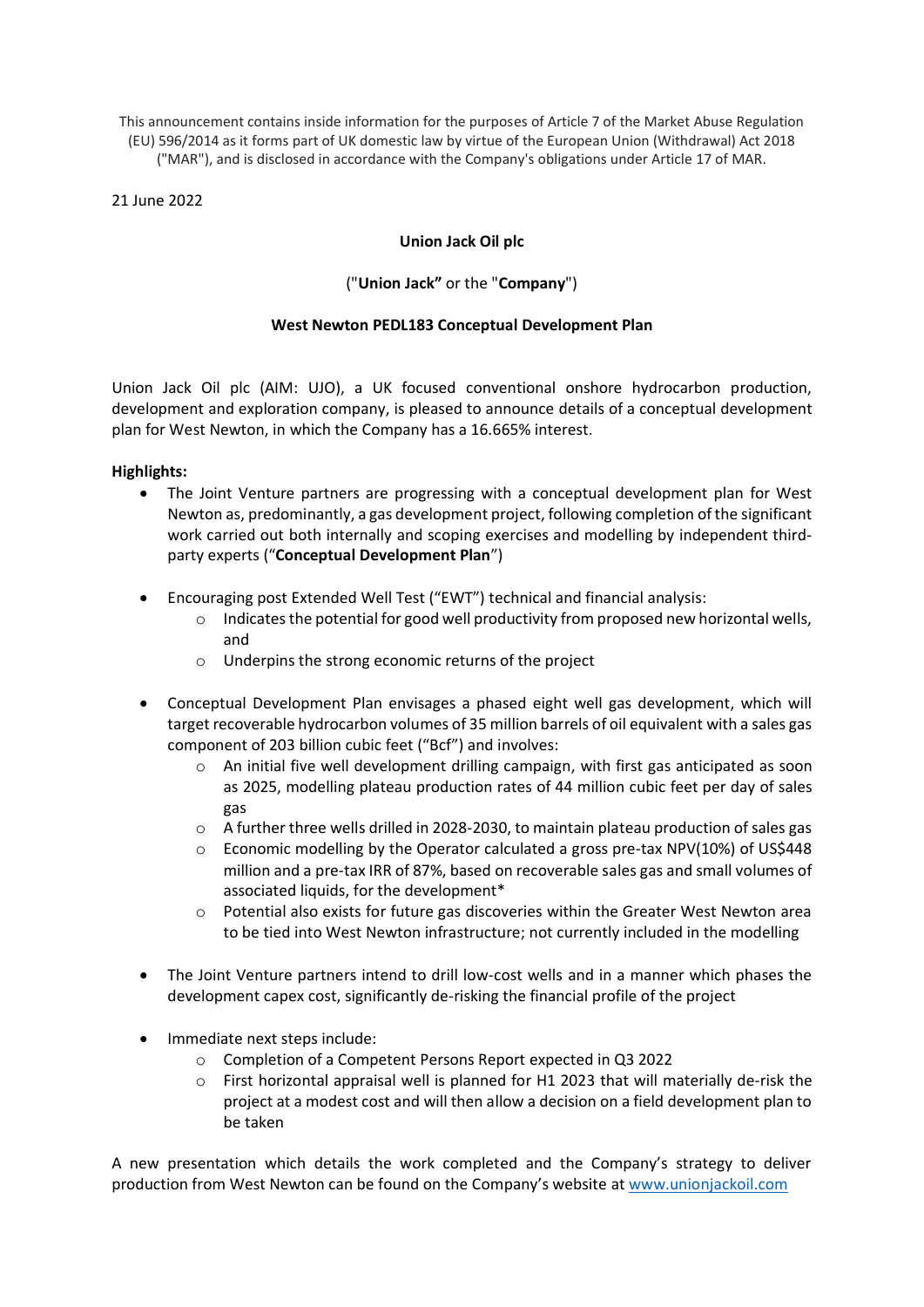#### **Project Background**

Following the results of the EWT programme at West Newton A-2 and B1-Z in 2021, the Company, together with its Joint Venture partners and third-party experts including RPS and CoreLab, have worked to understand how to deliver significant commercial hydrocarbon flow from future wells at West Newton. Following post EWT analysis, it is now understood that two key issues which constrained hydrocarbon production during last year's tests were local formation damage and a lower than anticipated benefit from the acidisation process, as the acid stimulation used is now interpreted as only having interacted with a small section of the perforated intervals.

Crucially, analysis completed by CoreLab demonstrated actual fluid flow through many of the reservoir samples supporting the view that optimised development well designs could deliver good hydrocarbon productivity by drilling horizontal wells. Furthermore, this has enabled the Joint Venture to formulate a development concept for the West Newton field based on eight horizontal production wells and the associated gas and liquid infrastructure.

In addition, it is estimated that the eight horizontal wells would recover substantially all the recoverable gas from West Newton of 203 Bcf, which equates to 25 Bcf of recoverable sales gas per well. The initial five wells are expected to deliver the plateau production rate of 44 million cubic feet of sales gas, to be followed by three wells to be drilled between 2028 and 2030 extending plateau production.

Economic modelling indicates significant cash flow generation from the first year of production, anticipated in 2025, with cumulative gross cash flow calculated at circa US\$1.3 billion. The Gross NPV(10%) of the project is modelled to be US\$448 million pre-tax with a pre-tax IRR of 87%.\* Initial scoping work indicates a total pre-production capex of US\$139 million for drilling and completion of the initial five well development, all production facilities and tie-in to the gas grid with the following three wells to be drilled to be funded from operating cash flow.

Further, future successful drilling results on follow-on exploration targets identified within the Greater West Newton Area (the Spring Hill, Withernsea and Ellerby Prospects) would be designed to utilise parts of the Conceptual Development Plan's infrastructure and add significant further potential value to the West Newton project.

\* *Based on RPS forecast of UK NPB gas price effective April 2022.*

**David Bramhill, Executive Chairman of Union Jack commented:** "We are delighted by the results of work completed by RPS Group and CoreLab and the resulting Conceptual Development Plan, which has demonstrated West Newton's potential as an extremely valuable gas development opportunity.

"Located in an area that has access to both significant and relevant regional infrastructure and, with substantial additional exploration potential within the wider licence, the Conceptual Development Plan and a subsequent development decision at West Newton could deliver substantial volumes of low-carbon sales gas into the UK's energy market and could also facilitate further exploration activity and development potential within the Greater West Newton Area.

*"*These studies and the resulting Conceptual Development Plan now see the commencement of an exciting new drilling phase for West Newton which will see Union Jack drill a high-impact well in 1H 2023 and multiple development wells at West Newton in the coming years."